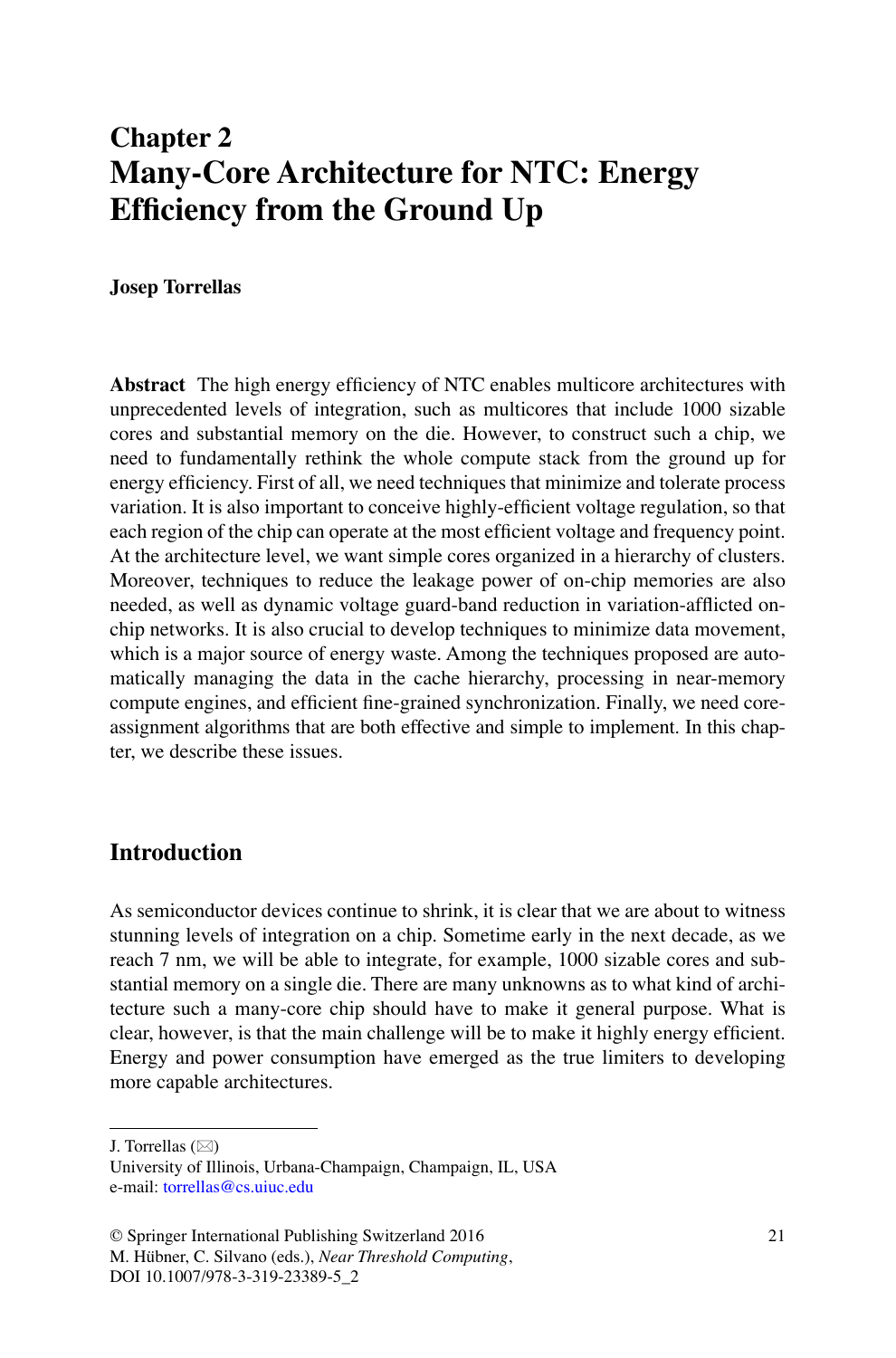Supply voltage  $(V_{dd})$  reduction is the best lever available to increase the energy efficiency of computing. This is because  $V_{dd}$  reduction induces a quadratic reduction in dynamic energy, and a larger-than-linear reduction in static energy. As we have seen in Chap. [1,](http://dx.doi.org/10.1007/978-3-319-23389-5_1) there is experimental evidence that the most energy-efficient operating point corresponds to a  $V_{dd}$  value slightly above the threshold voltage  $(V_{th})$ of the transistor, in what is called the NTC regime [[1–](#page-11-0)[4\]](#page-11-1). Hence, we expect that NTC operation will be most appropriate for these many-cores, as they are designed for energy efficiency from the ground up.

There are some aspects of these many-core architectures that are clear. One is that they will need to have efficient support for concurrency, as transistor integration in the chip will enable massive parallelism. In addition, they will try to minimize data transfers—since moving data around is a major source of energy consumption. Finally, they will have to rely on new technologies that will come online in the next few years. These technologies include efficient on-chip  $V_{dd}$  regulation, 3D die stacking, resistive memories, and photonic interconnects, to name a few.

Perhaps less obvious is that all the layers of the computing stack will have to be designed for energy efficiency, and that new energy-efficiency techniques that cut across multiple layers will have to be designed. In this chapter, we outline some of the challenges that these many-cores will have to face, and some of the techniques that can be used to address them. Specifically, after a brief background section, we consider the chip substrate at the level of devices and circuits, the architecture layer, data movement issues, core assignment, and the programming layer.

## **Background**

For several decades, the processor industry has seen a steady growth in CPU performance, driven by Moore's Law [[5\]](#page-11-2) and Classical (or Dennard) scaling [[6\]](#page-11-3). Under classical scaling, the power density remains constant across semiconductor generations. Specifically, consider the dynamic power  $(P_{dyn})$  consumed by a certain number of transistors that fit in a chip area A. The dynamic power is proportional to  $C \times V_{dd}^2 \times f$ , where C is the capacitance of the devices and f is the frequency of operation. Hence, the power density is proportional to  $C \times V_d^2 \times f / A$ . As one moves to the next generation, the linear dimension of a device gets multiplied by a factor close to 0.7. The same is the case for  $V_{dd}$  and C, while the f gets multiplied by 1/0.7. Moreover, the area of the transistors is now  $0.7<sup>2</sup> \times A$ . If we compute the new power density, we have  $0.7C \times (0.7V_{dd})^2 \times f/(0.7^3 \times A)$ . Consequently, the power density remains constant.

Unfortunately, as the feature size decreased below 130 nm over a decade ago, classical scaling ceased to apply for two reasons. First,  $V_{dd}$  could not be decreased as fast as before. In fact, in recent years, it has stagnated around 1 V, mostly due to the fact that, as  $V_{dd}$  gets smaller and closer to the  $V_{th}$  of the transistor, the transistor's switching speed decreases fast. The second reason is that static power became significant. The overall result is that, under real scaling, the power density of a set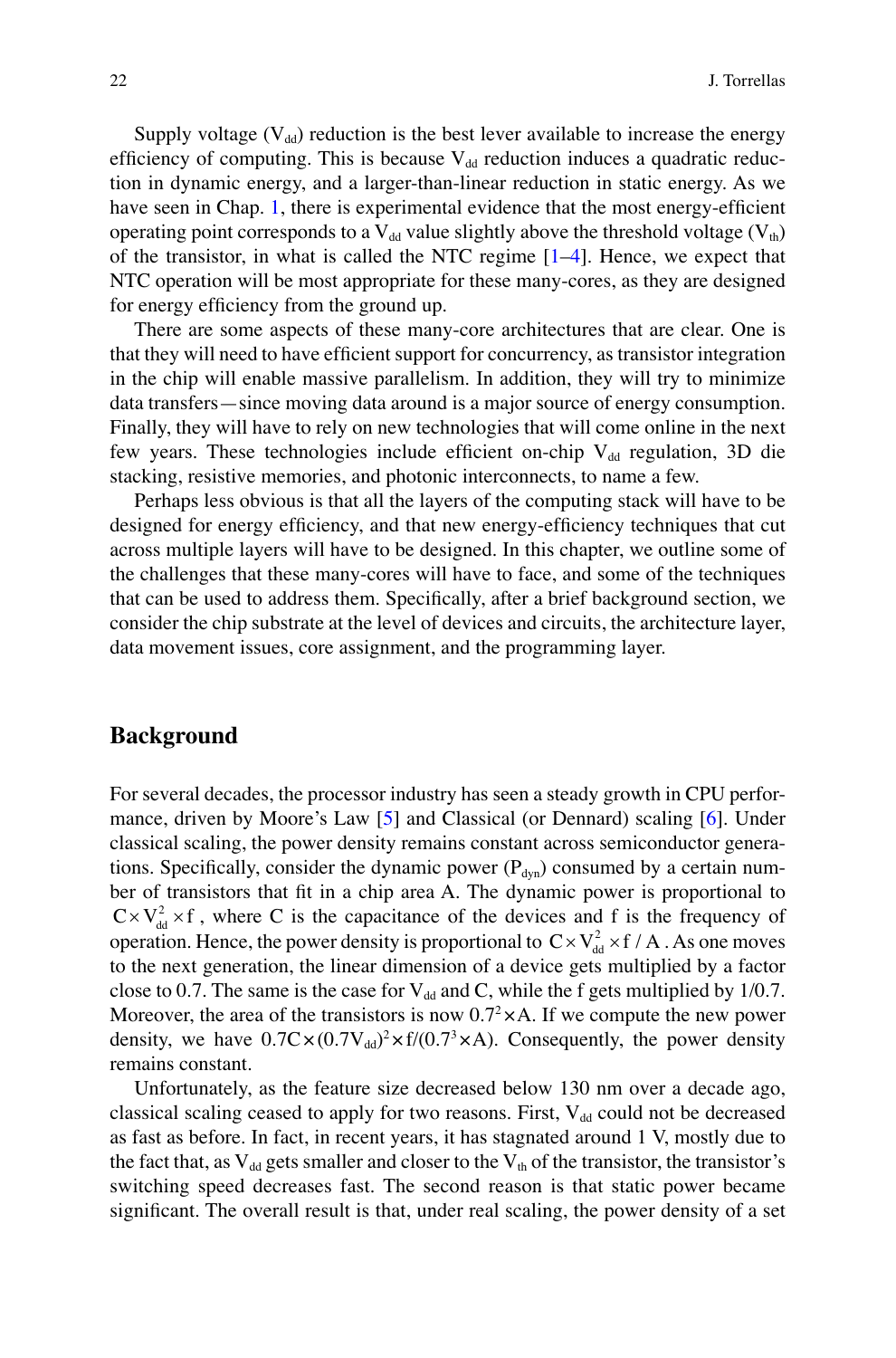of transistors increases rapidly with each generation—making it progressively harder to feed the needed power and extract the resulting heat.

In addition, there are further concerns at both ends of the computing spectrum. At the high end, data centers are affected by large energy bills while, at the low end, handheld devices are limited by the energy that can be stored and supplied by **batteries** 

# **Energy-Efficient Chip Substrate**

While there are still some unclear aspects with NTC, it can potentially decrease the power consumption by more than 40 times [[2,](#page-11-4) [3\]](#page-11-5). This is a substantial reduction, and implies that many more cores can now be powered-on in a given powerconstrained chip. Unfortunately, there are well-known drawbacks of NTC. They include a lower switching speed (possibly ten times lower), and a large increase in process variation—the result of  $V_{dd}$  being close to  $V_{th}$ . It is possible that researchers will find ways of delivering NTC devices of acceptable speed. However, at the architecture level, the issue of dealing with high process variation is especially challenging.

#### *The Effects of Process Variation*

Process variation is the deviation of the values of device parameters (such as a transistor's  $V_{th}$ , channel length, or channel width) from their nominal specification. Such variation causes variation in the switching speed and the static power consumption of nominally-similar devices in a chip. At the architectural level, this effect translates into cores and on-chip memories that are slower and consume more static power than they would otherwise do.

To see why, consider Fig. [2.1](#page-2-0). Chart (a) shows a hypothetical distribution of the latencies of dynamic logic paths in a pipeline stage. The X axis shows the latency,

<span id="page-2-0"></span>

**Fig. 2.1** Effect of process variation on the speed (**a**) and static power consumption (**b**) of architecture structures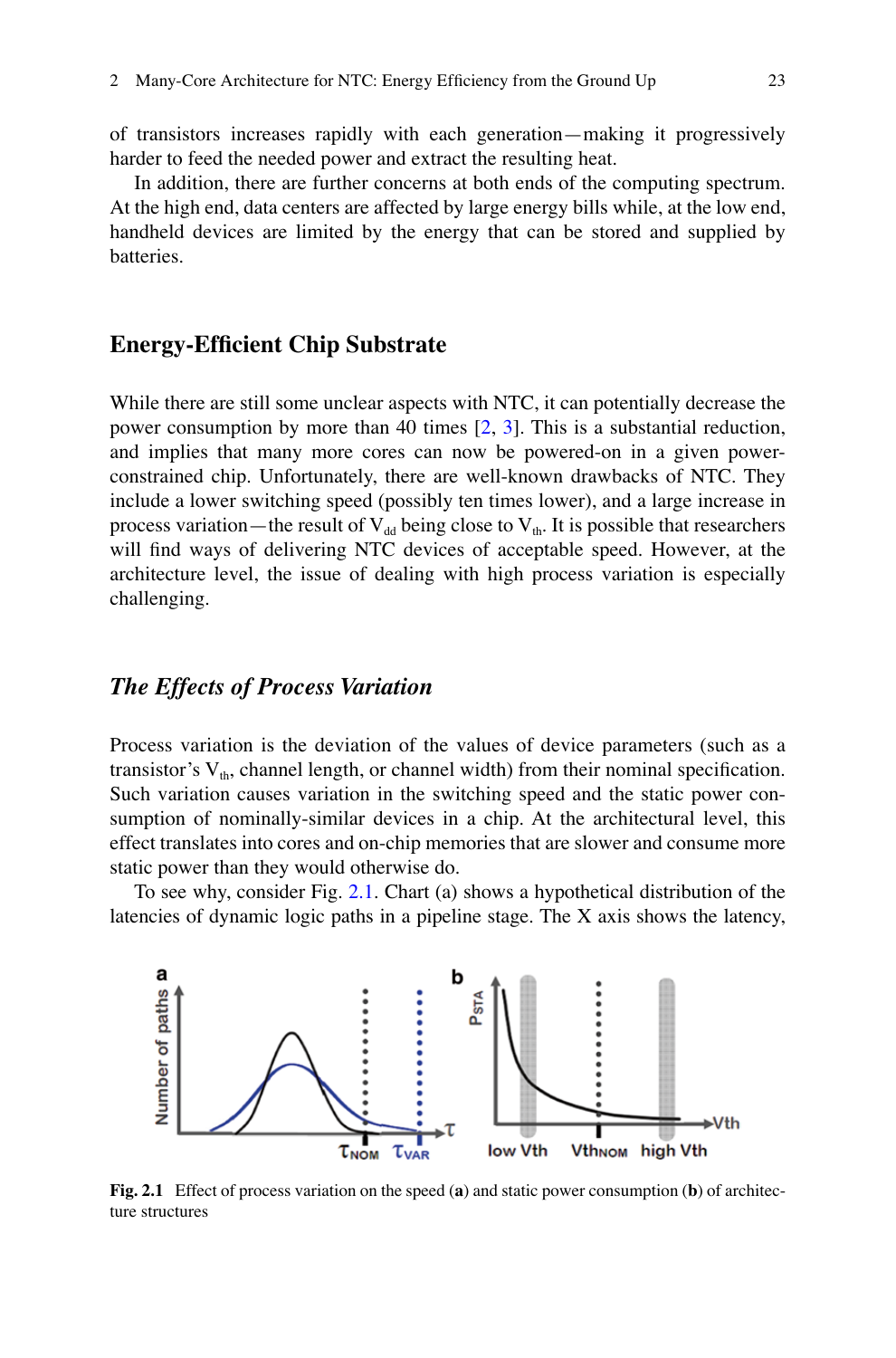while the Y axis shows the number of paths with such latency. Without process variation (taller curve), the pipeline stage can be clocked at a frequency  $1/T_{\text{NOM}}$ . With variation (shorter curve), some paths become faster, while others slower. The pipeline stage's frequency is determined by the slower paths, and is now only  $1/T_{VAR}$ .

Figure [2.1b](#page-2-0) shows the effect of process variation on the static power  $(P_{STA})$ . The X axis of the figure shows the  $V_{th}$  of different transistors, and the Y axis the transistors' P<sub>STA</sub>. The P<sub>STA</sub> of a transistor is related to its V<sub>th</sub> exponentially with P<sub>STA</sub> being proportional to  $e^{-V_{th}}$ . Due to this exponential relationship, the static power saved by high- $V_{th}$  transistors is less than the extra static power consumed by low  $V_{th}$ transistors. Hence, integrating over all of the transistors in the core or memory module, total  $P_{STA}$  goes up with variation.

Process variation has a systematic component that exhibits spatial correlation. This means that nearby transistors will typically have similar speed and power consumption properties. Hence, due to variation within a chip, some regions of the chip will be slower than others, and some will be more leaky than others. If we need to set a single  $V_{dd}$  and frequency for the whole chip, we need to set them according to the slowest and leakiest neighborhoods of the chip. This conservative design is too wasteful for our energy-efficient NTC many-cores.

# *Multiple Voltage Domains*

NTC chips will be large and heavily affected by process variation. To tolerate process variation within a chip, the most appealing idea is to have multiple  $V_{dd}$  and frequency domains. A domain encloses a region with similar values of variation parameters. In this environment, we want to set a domain with slow transistors to higher  $V_{dd}$ , to make timing. On the other hand, we want to set a domain with fast, leaky transistors to lower  $V_{dd}$ , to save energy. For this reason, extreme scale NTC chips are likely to have multiple, possibly many,  $V_{dd}$  and frequency domains. How these domains are selected and set requires considering many trade-offs [[7\]](#page-11-6). We discuss some of these tradeoffs in a later chapter.

However, current designs for  $V_{dd}$  domains are energy inefficient [[8](#page-11-7)]. First, onchip Switching Voltage Regulators (SVR) that provide the  $V_{dd}$  for a domain have a high power loss, often in the 10–15 % range. Wasting so much power in an efficiency-first environment is hardly acceptable. In addition, small  $V_{dd}$  domains are more susceptible to variations in the load offered to the power grid, due to lacking as many averaging effects as a whole-chip  $V_{dd}$  domain. These variations in the load induce  $V_{dd}$  droops that need to be protected against with larger  $V_{dd}$ guard-bands [[9\]](#page-11-8)—also hardly acceptable in an efficiency-first environment. Finally, conventional SVRs take a lot of area and, therefore, including several of them on chip is unappealing. If, as a result, only a few are included in a large NTC chip, the variation inside the  $V_{dd}$  domain itself may negate some of the benefits of setting up the domain in the first place.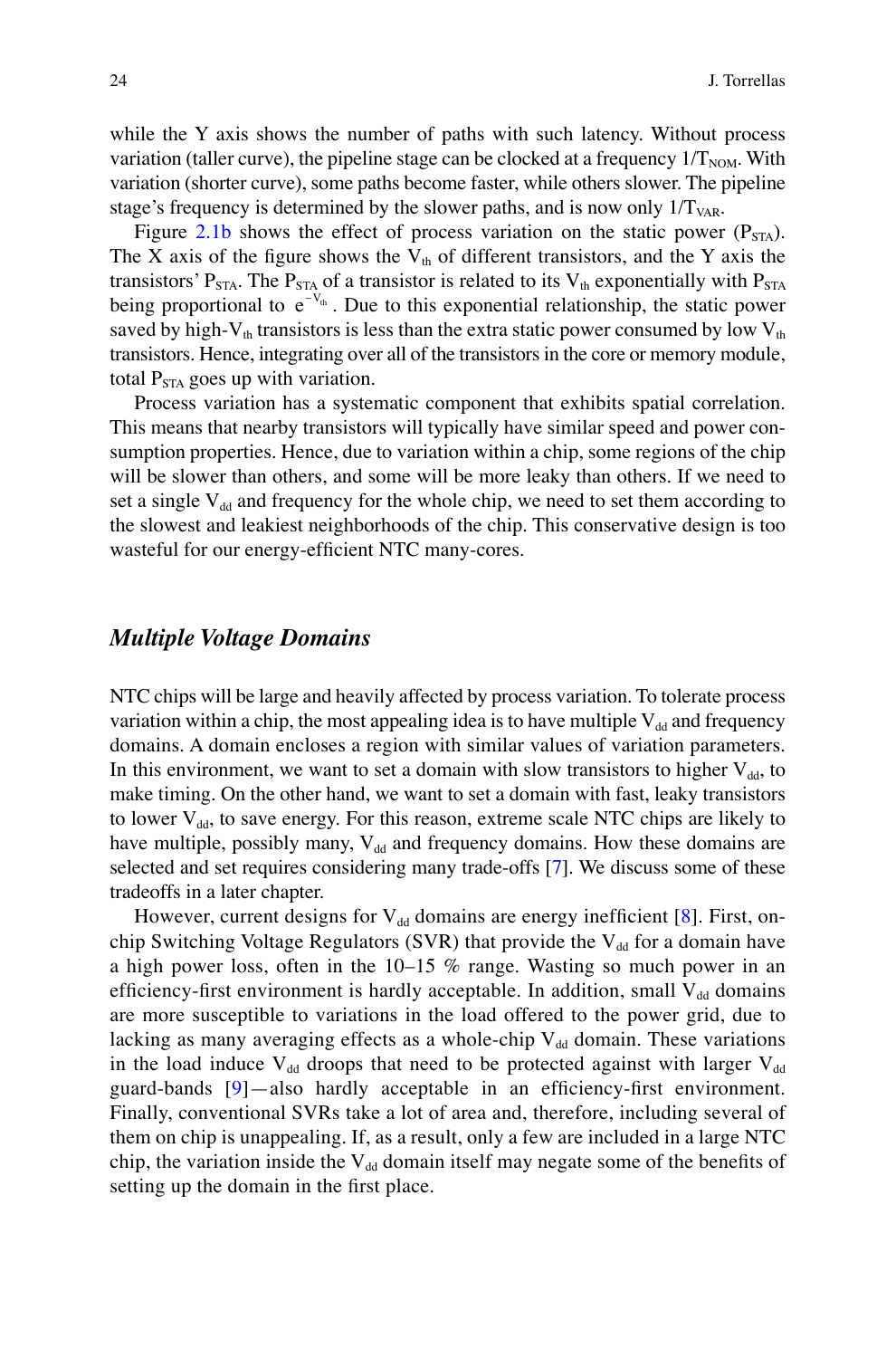# *What Is Needed*

To address these limitations, several techniques are needed. First, the many-core chip needs to be designed with devices whose parameters are optimized for low- $V_{dd}$ operation [[10\]](#page-11-9). For example, simply utilizing conventional device designs can result in slow devices.

Importantly, voltage regulators need to be designed for high energy efficiency and modest area. One possible approach is to organize them in a hierarchical manner [[11](#page-11-10)]. The first level of the hierarchy is composed of one or a handful of SVRs, potentially placed on a stacked die with devices optimized for the SVR inductances, or on the package. The second level is composed of many on-chip low-drop-out (LDO) voltage regulators. Each LDO is connected to one of the first-level SVRs and provides the  $V_{dd}$  for a core or a small number of cores. LDOs have high energy efficiency if the ratio of their output voltage  $(V_0)$  to their input voltage  $(V_1)$  is close to 1. Thanks to systematic process variation, the LDOs in a region of the chip need to provide a similar  $V_0$  to the different cores of the region. Since these LDOs take their  $V_1$  from the same first-level SVR and their  $V_0$  is similar, their efficiency can be close 95 %. In addition, their area is negligible: their hardware reuses the hardware of a power-gating circuit. Such circuit is likely to be already present in the chip to power-gate the core. Finally, level converters between the resulting  $V_{dd}$  domains can be designed efficiently, by combining them with latches [[12\]](#page-11-11).

To minimize energy waste, the chip should have extensive power gating support. This is important at NTC because leakage accounts for the larger fraction of energy consumption. Ideally, power gating should be done at fine granularities, such as groups of cache lines, or groups of functional units. Fine granularities lead to high potential savings, but complicate circuit design. New algorithms need to be designed, possibly at the runtime system level, to control power gating from the software.

Finally, the architectural-level variation parameters of the chip should be made visible to the runtime or operating system. This includes, for each of the core clusters, the  $V_{dd}$  and frequencies supported, as well as the static power consumed. The software can then use this information for better assignment of clusters or cores to jobs.

# **A Streamlined Architecture**

#### *Simple Organization*

For highest energy efficiency, the NTC many-core architecture should be mostly composed of many simple, throughput-oriented cores, and rely on highly-parallel execution. NTC substantially reduces the power consumption, which can then be leveraged by increasing the number of cores that execute in parallel—as long as the application can exploit the parallelism. Such cores should avoid speculation and complex hardware structures as much as possible.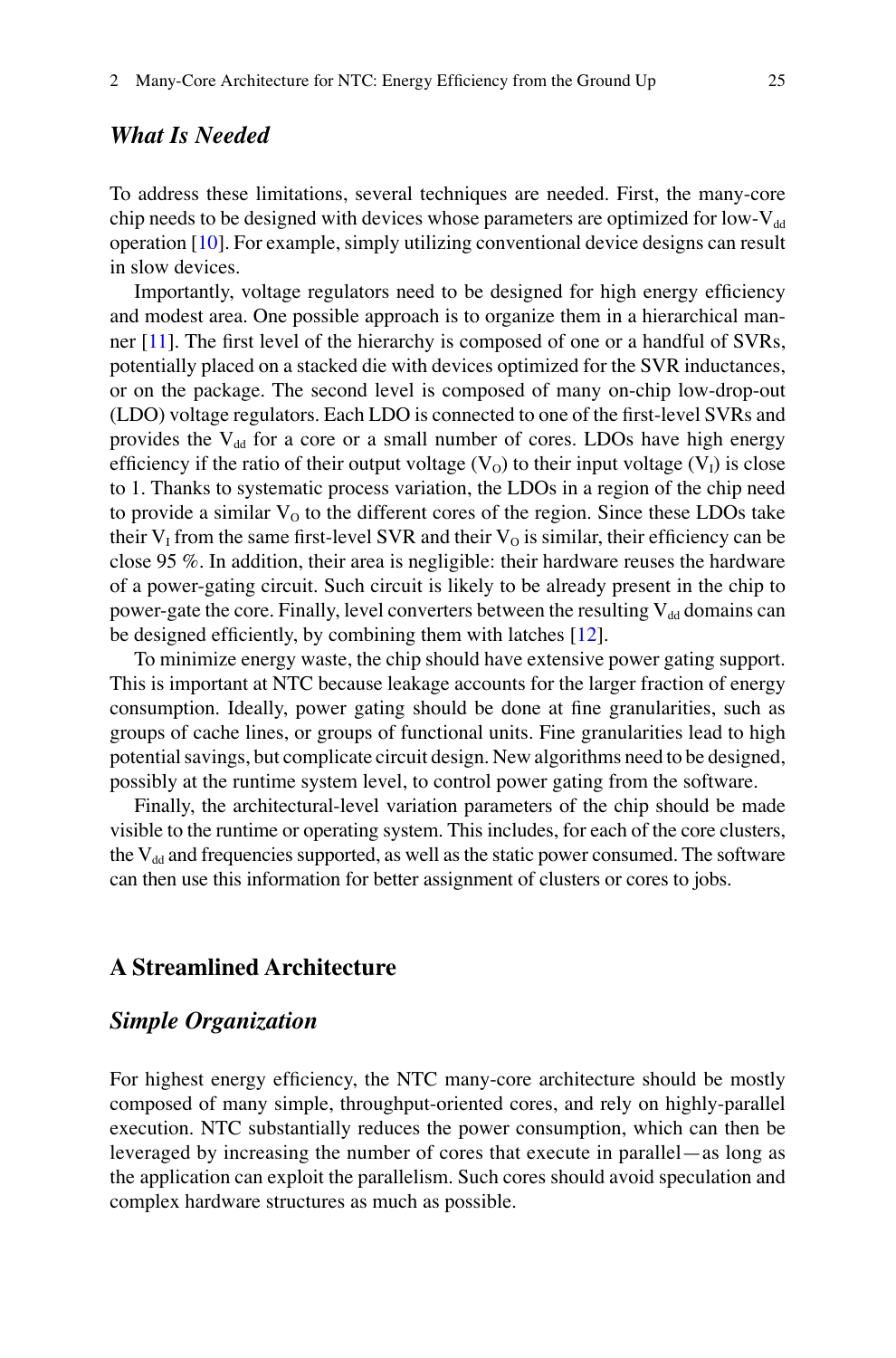Cores should be organized in clusters. Such organization is energy-efficient because process variation has spatial correlation and, therefore, nearby cores and memories have similar variation parameter values—which can be exploited by the scheduler.

To further improve energy efficiency, a cluster typically contains a heterogeneous group of compute engines. For example, it can contain one wide superscalar core (also called latency core) to run sequential or critical sections fast. The power delivery system should be configured such that this core can run at high  $V_{dd}$  in a turbo-boosted manner. Moreover, some of the cores may have special functionality, or additional instructions.

#### *Minimizing Energy in On-Chip Memories*

A large NTC chip can easily contain hundreds of Mbytes of on-chip memory. To improve memory reliability and energy efficiency, it is likely that SRAM cells will be redesigned for NTC [[13\]](#page-11-12). In addition, such memory will likely operate at higher  $V_{dd}$  than the logic. However, even accounting for this fact, the on-chip memories may incur substantial energy losses due to leakage. To reduce this waste, the chip may support power gating of sections of the memory hierarchy—e.g., individual on-chip memory modules, or individual ways of a memory module, or groups of lines in a memory module. In principle, this approach is appealing because a large fraction of such a large memory is likely to contain unneeded data at any given time. Unfortunately, this approach is too coarse-grained to make a significant impact on the total power consumed: to power gate a memory module, we need to be sure that none of the data in the module will be used soon. This situation may be rare in the general case. Instead, what we need is a fine-grained approach where we power-on only the individual on-chip memory lines that contain data that will be accessed very soon.

To come close to this ideal scenario, we can use eDRAM rather than SRAM for the last levels of the cache hierarchy—either on- or off-chip. EDRAM has the advantage that it consumes much less leakage power than SRAMs. This saves substantial energy. However, eDRAM needs to be refreshed. Fortunately, refresh is done at the fine-grained level of a cache line, and we can design intelligent refresh schemes [[14,](#page-11-13) [15\]](#page-12-0).

One approach to intelligent refresh is to try to identify the lines that contain data that is likely to be used in the near future by the processors, and only refresh such lines in the eDRAM cache. The other lines are not refreshed and marked as invalid—after being written back to the next level of the hierarchy if they were dirty. To identify such lines we can dynamically use the history of line accesses [\[14](#page-11-13)] or programmer hints.

Another approach to intelligent refresh is to refresh different parts of the eDRAM modules at different frequencies, exploiting the different retention times of different cells. This approach relies on profiling the retention times of different on-chip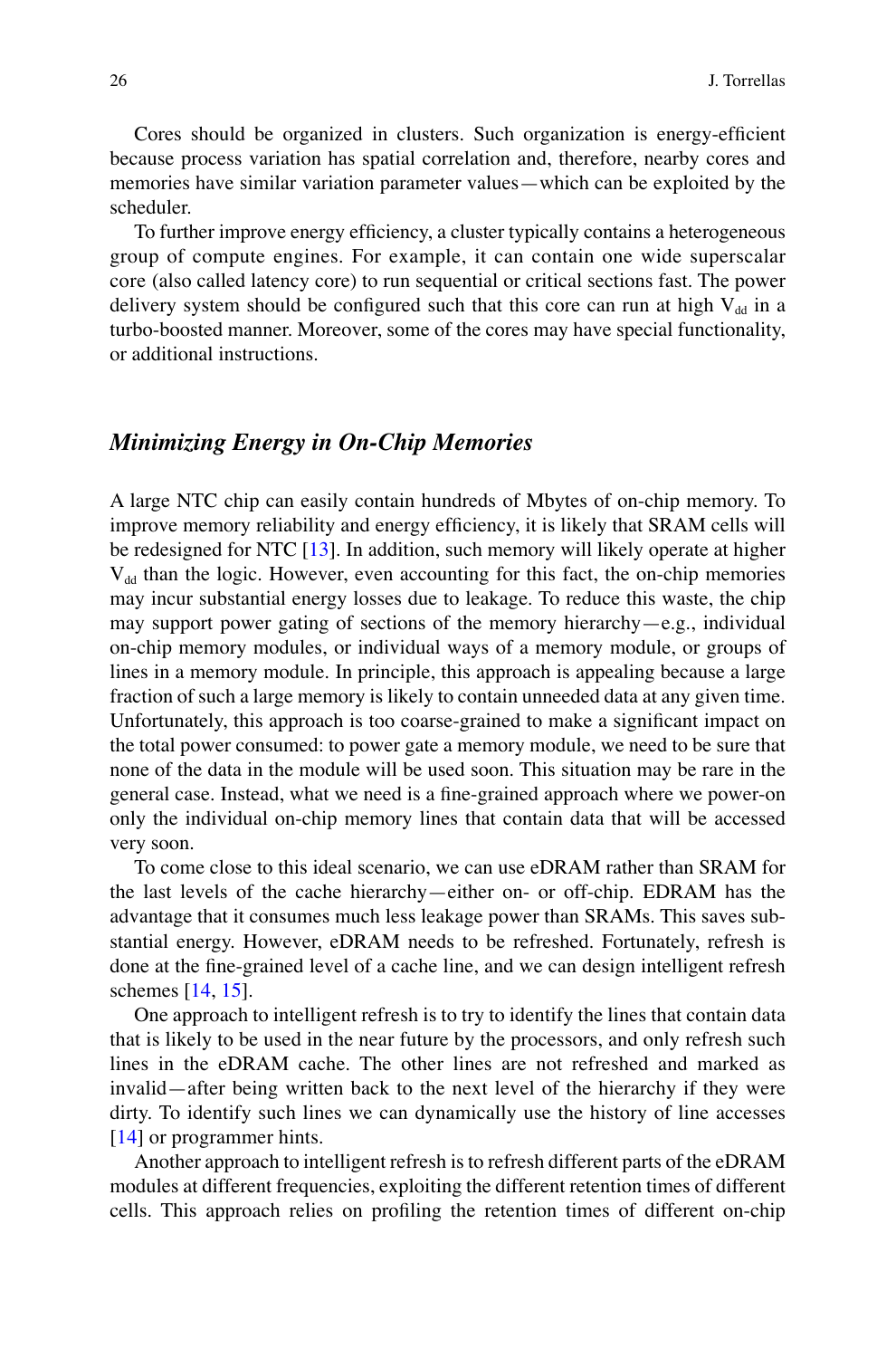eDRAM modules or regions. For example, one can exploit the spatial correlation of the retention times of the eDRAM cells [\[15](#page-12-0)]. With this technique and similar ones, we may refresh most of the eDRAM with long refresh periods, and only a few small sections with the conventional, short refresh periods.

### *Minimizing Energy in the On-Chip Network*

The on-chip interconnection network in a large chip is another significant source of energy consumption. Given the importance of communication and the relative abundance of chip area, a good strategy is to have wide links and routers, and powergate the parts of the hardware that are not in use at a given time. Hence, good techniques to monitor and predict network utilization are important. One characteristic of on-chip networks is that they are especially vulnerable to process variation. This is because the network connects distant parts of the chip. As a result, it has to work in the areas of the chip that have the slowest transistors, and in those areas with the leakeast transistors.

To address this problem, we can divide the network into multiple  $V_{dd}$  domains each one including a few routers. Due to the systematic component of process variation, the routers in the same domain are likely to have similar values of process variation parameters. Then, a controller can gradually reduce the  $V_{dd}$  of each domain dynamically, while monitoring for timing errors in the messages being transmitted. Such errors are being detected and handled with already-existing mechanisms in the network. When the controller observes an error rate in a domain that is higher than a certain threshold, the controller increases the  $V_{dd}$  of that domain slightly. In addition, the controller periodically decreases the  $V_{dd}$  of all the domains slightly, to account for changes in workloads and temperatures. Overall, with this approach, the  $V_{dd}$  of each domain converges to the lowest value that is still safe (without changing the frequency).

Figure [2.2](#page-6-0) shows an example of the way the  $V_{dd}$  of a domain converges to a low, safe  $V_{dd}$ . In the figure, time is measured in 50-us epochs, and pointers represent errors.

<span id="page-6-0"></span>

**Fig. 2.2** Changes to the  $V_{dd}$  of a domain over time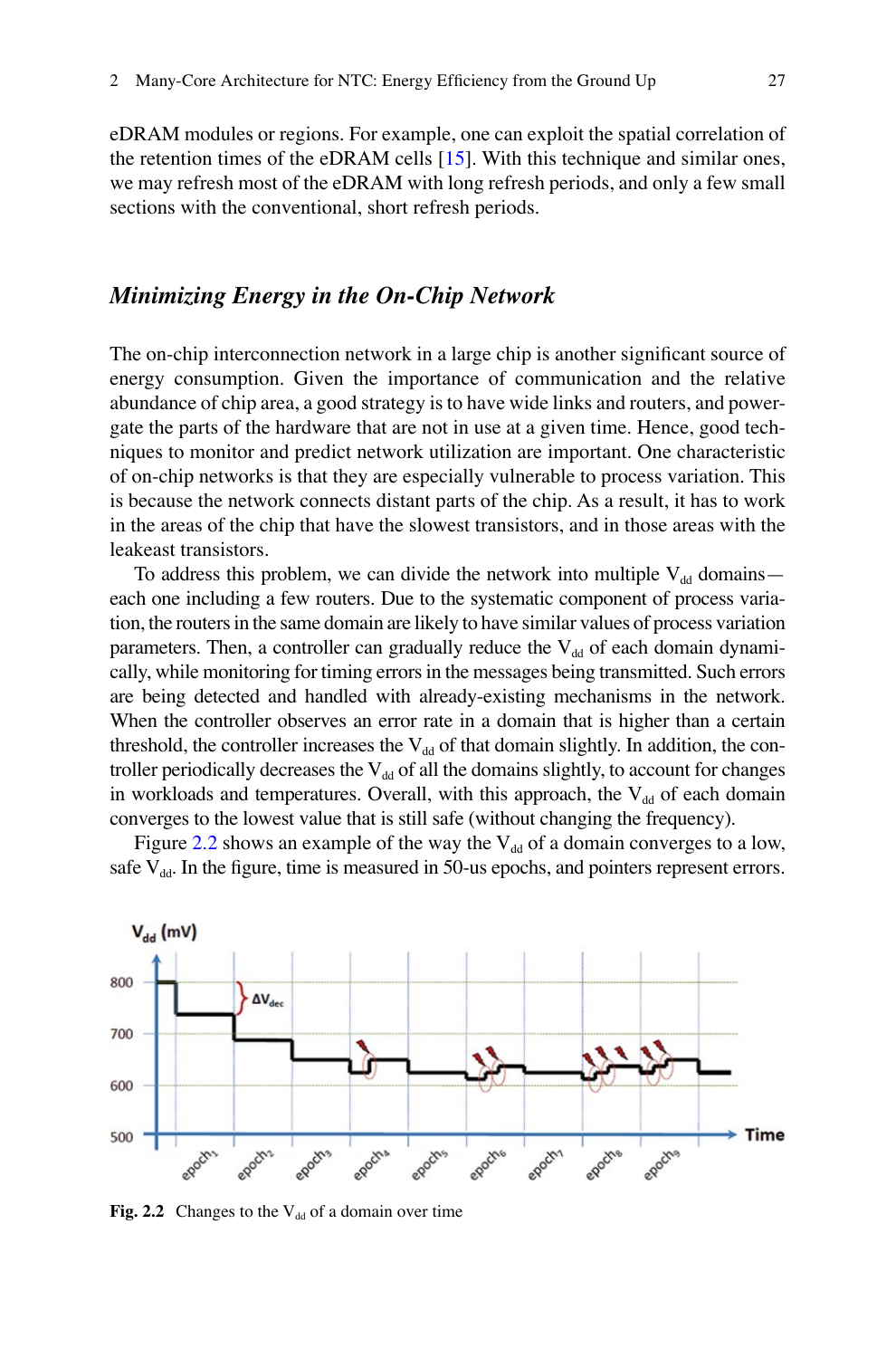We can see that the reduction in  $V_{dd}$  at each step ( $V_{dec}$ ) gets progressively smaller as time goes by. Moreover, when errors are detected,  $V_{dd}$  is increased. With this support, each domain converges to a different low  $V_{dd}$  saving substantial energy in the process. We call this scheme Tangle [\[16](#page-12-1)].

## **Reducing Data Movement**

As technology scales, data movement contributes with an increasingly larger fraction of the energy consumption in the chip [\[17](#page-12-2)]. Consequently, we need to devise approaches to minimize the amount of data transferred. In this section, we discuss a few mutually-compatible ways to do it.

One approach is to organize the chip in a hierarchy of clusters of cores with memories. Then, the system software can map a program's threads to a cluster and allocate their data in the memories of the cluster. This hardware organization and co-location for locality reduces the amount of data movement needed.

Another technique consists of using a single address space in the chip and directly manage in software the movement of data used by the application in the cache hierarchy. Many of the applications that will run on a 1000-core chip are likely to have relatively simple control and data structures—e.g., performing many of their computation in regular loops with analyzable array accesses. As a result, it is conceivable that a smart compiler performing extensive program analysis [[18\]](#page-12-3), possibly with help from the programmer, will be able to manage (and minimize) the movement of data in the on-chip memory hierarchy.

In this case, the architecture supports simple instructions to manage the caches, rather than providing hardware cache coherence transparent to the programmer. Writes do not invalidate other cached copies of the data, and reads return the closest valid copy of the data. While the machine is now certainly harder to program, it may eliminate some data movement inefficiencies associated with the hardware cache coherence—such as false sharing, or moving whole lines when only a fraction of the data in the line is used. In addition, by providing a single address space, we eliminate the need to copy data on communication, unlike what happens in message-passing models.

A third way of reducing the amount of data transfers is to use Processing in Memory (PIM) [\[19](#page-12-4)]. The idea is to add simple processing engines close to or imbedded into the main memory of the machine, and use them to perform some operations on the nearby data in memory—hence avoiding the round trip from the main processor to the memory.

While PIM has been studied for at least 20 years, we may now see it become a reality. Specifically, companies are building 3-D integrated circuits that stack one or more dies of memory with a die of logic. For example, Micron's Hybrid Memory Cube (HMC) [\[20](#page-12-5)] is a memory chip that contains a die of logic sitting below a stack of 4 or 8 DRAM dies, connected using through-silicon-vias (TSVs). It is easy to imagine how to augment the capabilities of the logic die to support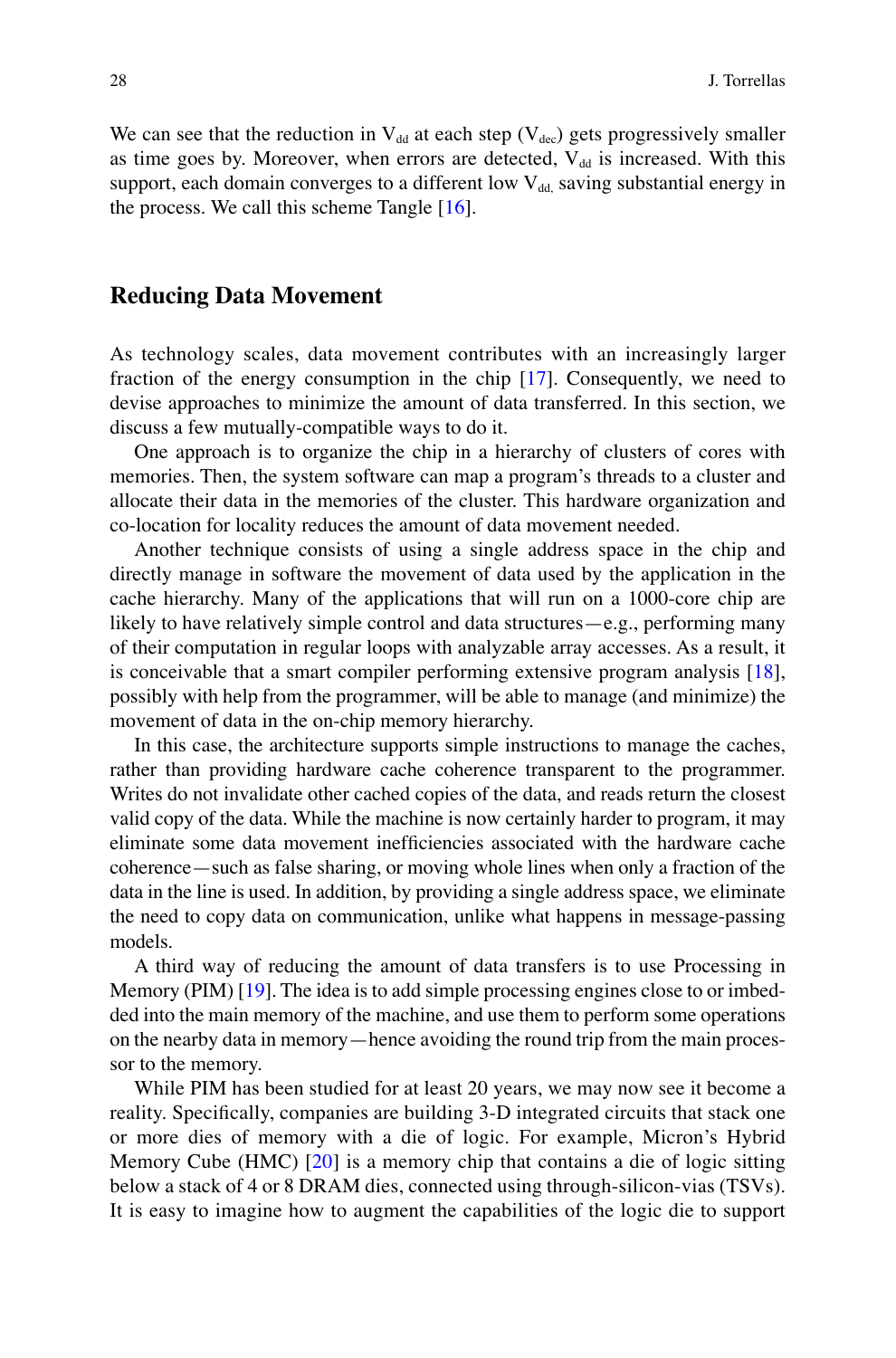Intelligent Memory Operations [[21](#page-12-6)]. These can consist of preprocessing the data as it is read from the DRAM stack into the processor chip. They can also involve performing in-place operations on the DRAM data.

Finally, another means of reducing data transfers is to support in hardware efficient communication and synchronization primitives, such as those that avoid spinning in the network. These may include dynamic hierarchical hardware barriers, or efficient point-to-point synchronization between two cores using hardware full-empty bits [\[22](#page-12-7)].

# **The Challenge of Core Assignment**

#### *Rationale: Simplicity and Effectiveness*

Attaining energy-efficient performance in a many-core with 1000 cores as enabled by NTC requires good core-assignment algorithms. Unfortunately, the number of degrees of freedom in the assignment is vast. Hence, the challenge is to provide effective assignment while keeping the algorithms simple so they are implementable in real systems. In this section, we present a simple algorithm to assign cores to applications.

To keep the algorithm simple, we keep the same  $V_{dd}$  for all cores, and assign a different frequency to each application. We set the cluster to be the smallest frequency domain. Clocking all the cores in a cluster at the same frequency is reasonable, since the whole cluster is likely to have a similar value of the systematic component of process variations. To further simplify core assignment, we assign all the cores in the cluster as a group to an application. Any resulting unused cores in the cluster are power gated. Leaving them unused is typically not a problem because, in our environment, there is likely to be a surplus of cores. However, if free cores are scarce, a cluster can take-in multiple applications. Finally, a single application may grab multiple clusters. Such set of clusters is called an Ensemble.

We determine a single  $V_{ddNOM}$  for all the cores, and a set of per-cluster  $f_{max}$  as follows. Each cluster's minimum sustainable voltage,  $V_{ddMIN}$ , is set after performing SRAM hold and write stability failure analyses to ensure reliable operation. Then, the chip-wide  $V_{\text{ddNOM}}$  becomes the maximum of all of the clusters'  $V_{\text{ddNOM}}$ . After  $V_{\text{ddNOM}}$  is set, timing tests in the SRAM and logic for each cluster *i* determine the maximum frequency  $f_{\text{max i}}$  that the cluster can support at  $V_{\text{ddNOM}}$ . Such frequency will be the default frequency of the cluster. It can be increased if  $V_{dd}$  increases over  $V_{ddNOM}$ .

An ensemble runs at a single frequency which, at  $V_{ddNOM}$ , is equal to the lowest of the  $f_{\text{max}}$  of the constituting clusters. We pick a single frequency for the whole ensemble to keep the assignment algorithm simple and, therefore, implementable. In addition, running at a single frequency ensures that all the threads of the application make similar progress, which typically results in faster overall execution. When multiple applications are running concurrently, each is assigned to a different ensemble, which forms a separate frequency domain.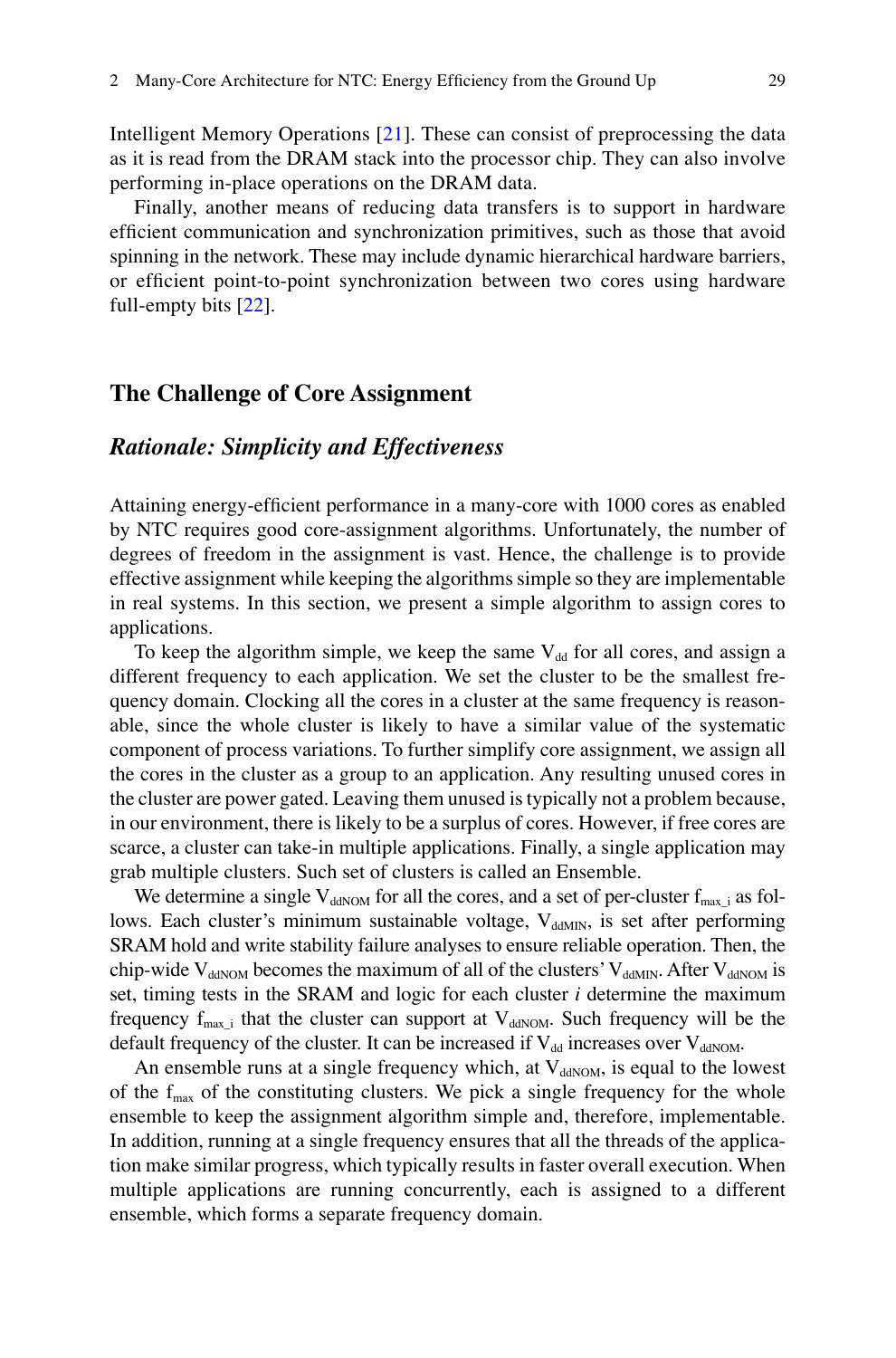One degree of freedom in the assignment algorithm is whether the clusters that form an ensemble have to be physically contiguous. Not worrying about contiguity simplifies the algorithm, but may result in ensembles where inter-thread communication is expensive. We consider two algorithms, which give either high or low priority to choosing contiguous clusters for an ensemble.

# *Core Assignment Algorithm: M\_Assign*

We call this core assignment algorithm *M\_Assign* (for many-core assignment) [[8\]](#page-11-7). When a new application arrives, M\_Assign assigns an ensemble of clusters to it at a single frequency and, typically, does not revisit the assignment during the application's lifetime. In the following discussion, M\_Assign tries to maximize MIPS/w; other related metrics can also be used.

M\_Assign uses information from both hardware and application. The hardware information includes each cluster's static power  $(P_{sta})$  and maximum frequency supported  $(f<sub>max</sub>)$  at  $V<sub>ddNOM</sub>$  and reference temperature (T). This information is generated at manufacturing-testing time. Providing this information for a single T may be enough, as at NTC, T is lower than at conventional voltages and does not vary much. However, for higher precision, the manufacturer may provide M\_Assign with a table of  $P_{sta}$  and  $f_{max}$  values for different T. Then, based on on-line measurement of the T, M. Assign would use the most appropriate value. Finally, another piece of information is the load of the chip (which clusters are busy).

The application information is the number of cores requested (equal to the number of threads) and an estimate of the average IPC of the application's threads. The IPC is provided for a few frequency values, and is interpolated for the others. It can be obtained from previous runs of the application or from the current run.

The output of M\_Assign is the chosen ensemble of clusters for the application, plus the frequency these clusters should run at—equal to the minimum of the  $f_{\text{max}}$  of the chosen clusters.

To see the simplicity of M\_Assign, assume that an application requests *n* cores. M\_Assign must return an ensemble  $E$  of size  $|E|$  = ceiling(n/ClSize) clusters, where ClSize is the cluster size. Naively, M\_Assign could simply check all the possible groups of |*E*| free clusters, and pick the group that delivers the maximum MIPS/w at  $V_{ddNOM}$ . In our design, M\_Assign relies on an intelligent exhaustive search, where the search space gets pruned and the runtime complexity reduced significantly. Specifically, M\_Assign repeatedly picks one free cluster *i* (which can cycle at most at f<sub>max</sub><sub>i</sub>), and combines it with the best selection of  $|E-1|$ clusters among those that can cycle faster than *i*, to arrive at the ensemble *E* which maximizes MIPS/w:

$$
\begin{aligned}\n\max_{E} \left( \text{MIPS} / \, \text{watt} \right) &= \min_{E} \left( \text{watt} / \, \text{MIPS} \right) = \\
\min_{E} \left( \left( \text{sum}_{E} \left( P_{sta} \right) + \text{sum}_{E} \left( P_{dyn} \right) \right) / \left( \text{IPC} \times \left| E \right| \times \text{CISize} \times f_{max_i} \right) \right) = \\
\min_{E} \left( \left( \text{sum}_{E} \left( P_{sta} \right) + \text{C} \times V_{ddNOM}^2 \times \left| E \right| \times f_{max_i} \right) / \left( \text{IPC} \times \left| E \right| \times \text{CISize} \times f_{max_i} \right) \right)\n\end{aligned}
$$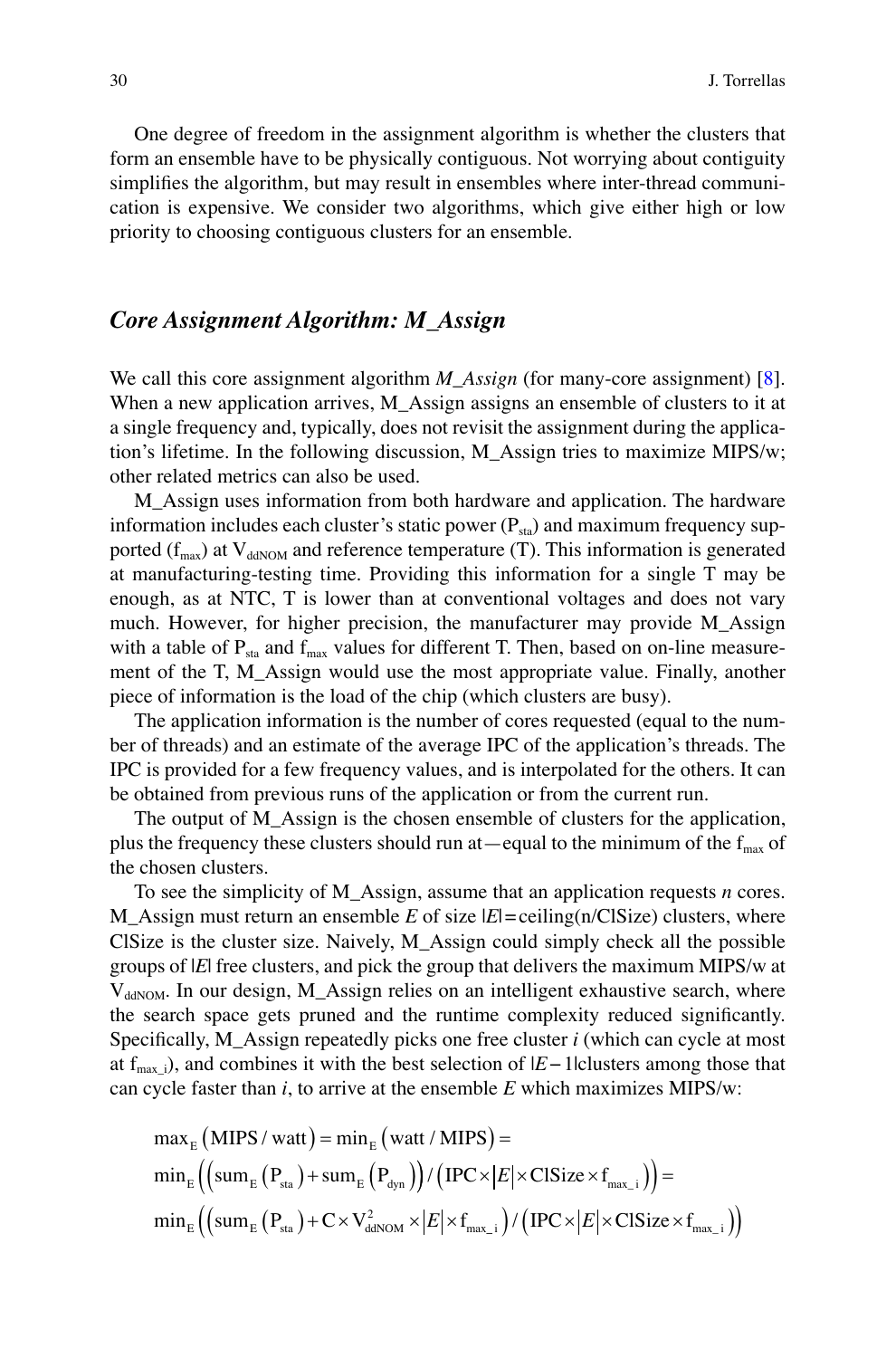At the time cluster *i* is considered, all variables of this formula are known except  $sum_{E}(P_{sta})$ , which is the total  $P_{sta}$  of the ensemble *E* to be formed. We know the frequency of *E*,  $f_{\text{max}}$ <sub>i</sub>, as set by the slowest cluster, namely cluster *i*. The operating  $V_{\text{dd}}$ is fixed chip-wide to  $V_{ddNOM}$ . The number of cores requested determines the ensemble size |*E*|. An estimate of  $IPC(f_{max i})$  is also available. Finally, C, the average cluster capacitance, is proportional to the area, and does not depend on the selection.  $sum_{E}(P_{sta})$ , on the other hand, changes with the selection of the clusters to form *E*. Thus, for each cluster *i* considered, the ensemble that maximizes MIPS/w reduces to the ensemble of the clusters that deliver min(sum<sub>F</sub>( $P_{sta}$ )).

M\_Assign runs very fast if the clusters are ordered offline from lowest- to highest-consuming  $P_{sta}$ , and from highest to lowest  $f_{max}$ . As M\_Assign picks one cluster *i* at a time, it only needs to select, among those with higher  $f_{max}$ , the  $|E|-1$ ones that have the lowest  $P_{sta}$ . It then computes the MIPS/w of the ensemble. This process is repeated once for each available cluster *i*, and the ensemble with the highest MIPS/w is picked.

#### **Programming Challenges**

Application software is likely to be harder to write for large-scale NTC many-cores than for conventional machines. This is because, to save energy in data transfers, the programmer has to carefully manage locality and minimize communication. Moreover, the use of low  $V_{dd}$  in NTC requires more concurrency to attain the same performance.

An important concern is how users will program these highly-concurrent architectures. In practice, there are different types of programmers based on their expertise. Some are expert programmers, in which case they will be able to map applications to the best clusters, set the  $V_{dd}$  and frequency of the clusters, and manage the data in the cache hierarchy well. They will obtain good energy efficiency.

However, many programmers will likely be relatively inexperienced. Hence, they need a high-level programming model that is simple to program and allows them to express locality. One such model is Hierarchical Tiled Arrays (HTA) [\[23\]](#page-12-8), which allows the computation to be expressed in recursive blocks or tiles. Another possible model is Concurrent Collections [[24\]](#page-12-9), which expresses the program in a dataflowlike manner. These are high-level models, and the compiler still has to translate them into efficient machine code. For this, the compiler may have to rely on program autotuning to find the best code mapping in these complicated machines.

## **Conclusion**

An NTC many-core will attain major improvements in energy efficiency if we rethink the whole computing stack from the ground up for energy efficiency. In this chapter, we have outlined some of the techniques that can be used. Specifically,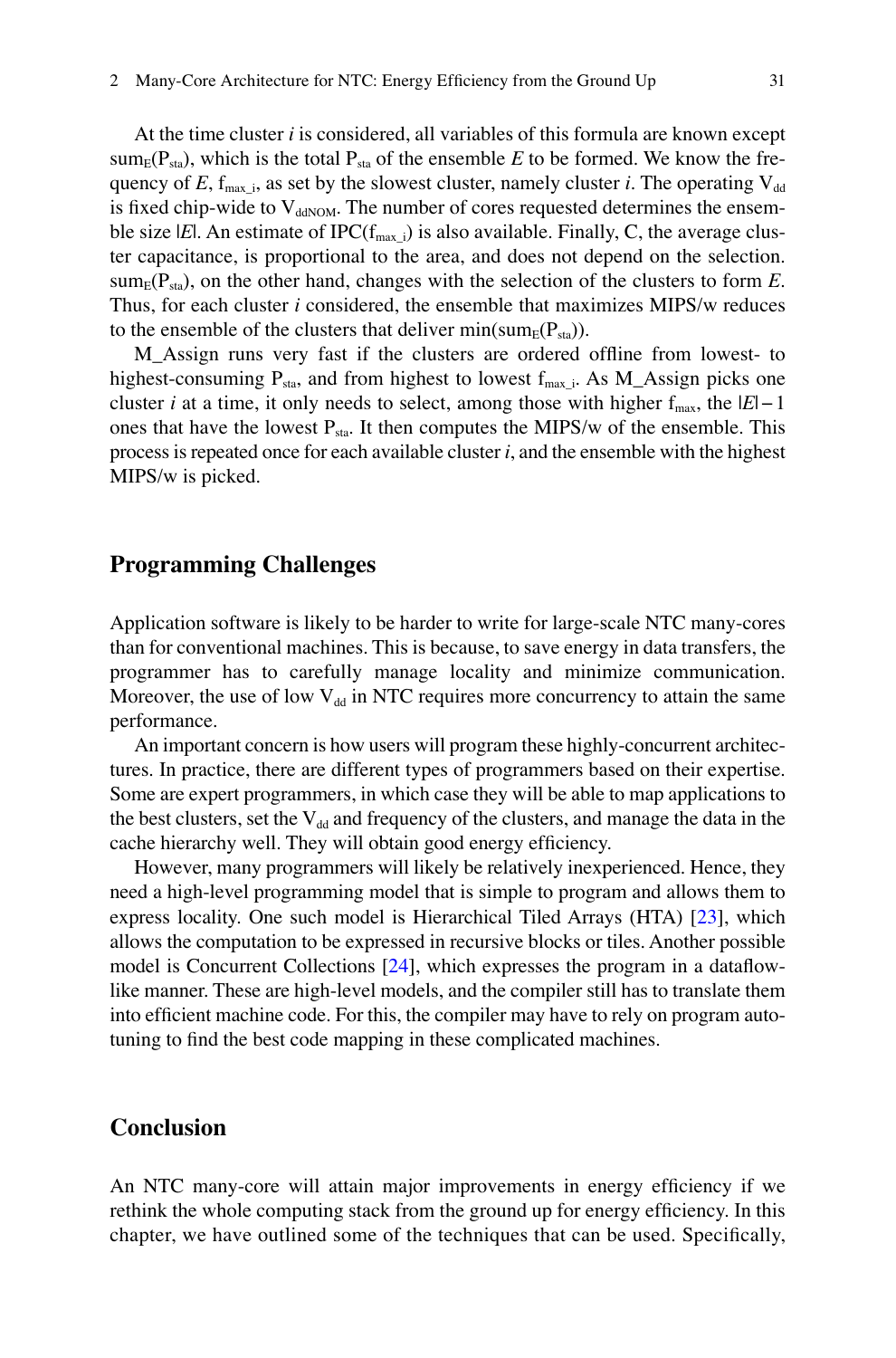we have discussed the need to provide efficient voltage regulation and support simple cores organized in clusters. Memories and networks can be optimized by reducing leakage and minimizing the voltage guard-bands. Data movement can be minimized by managing the data in the cache hierarchy, processing in memory, and utilizing efficient synchronization. Core assignment to applications needs to be carefully crafted. Finally, a major issue that remains in these machines is the challenge of programmability.

# **References**

- <span id="page-11-0"></span>1. Kaul H, Anders M, Mathew S, Hsu S, Agarwal A, Krishnamurthy R, Borkar S (2008) A 320 mV 56μW 411GOPS/Watt ultra-low voltage motion estimation accelerator in 65 nm CMOS. In: International solid-state circuits conference, February 2008
- <span id="page-11-4"></span>2. Chang L, Frank DJ, Montoye RK, Koester SJ, Ji BL, Coteus PW, Dennard RH, Haensch W (2010) Practical strategies for power-efficient computing technologies. In: Proceedings of the IEEE, February 2010
- <span id="page-11-5"></span>3. Dreslinski RG, Wieckowski M, Blaauw D, Sylvester D, Mudge T (2010) Near-threshold computing: reclaiming Moore's law through energy efficient integrated circuits. In: Proceedings of the IEEE, February 2010
- <span id="page-11-1"></span>4. Markovic D, Wang CC, Alarcon LP, Liu T-T, Rabaey JM (2010) Ultralow-power design in near-threshold region. In: Proceedings of the IEEE, February 2010
- <span id="page-11-2"></span>5. Moore GE (1965) Cramming more components onto integrated circuits. Electronics 38(8):114–117
- <span id="page-11-3"></span>6. Dennard RH, Gaensslen FH, Rideout VL, Bassous E, LeBlanc AR (1974) Design of ionimplanted MOSFET's with very small physical dimensions. IEEE J Solid State Circuits 9(5):256–268
- <span id="page-11-6"></span>7. Silvano C, Palermo G, Xydis S, Stamelakos I (2014) Voltage island management in near threshold manycore architectures to mitigate dark silicon. In: Conference on design, automation and test in Europe, March 2014
- <span id="page-11-7"></span>8. Karpuzcu UR, Sinkar A, Kim NS, Torrellas J (2013) EnergySmart: toward energy-efficient manycores for near-threshold computing. In: International symposium on high performance computer architecture, February 2013
- <span id="page-11-8"></span>9. James N, Restle P, Friedrich J, Huott B, McCredie B (2007) Comparison of split versus connected-core supplies in the POWER6 microprocessor. In: International solid-state circuits conference, February 2007
- <span id="page-11-9"></span>10. Wang H, Kim NS (2013) Improving platform energy-chip area trade-off in near-threshold computing environment. In: International conference on computer aided design, November 2013
- <span id="page-11-10"></span>11. Ghasemi HR, Sinkar A, Schulte M, Kim NS (2012) Cost-effective power delivery to support per-core voltage domains for power-constrained processors. In: Design automation conference, June 2012
- <span id="page-11-11"></span>12. Ishihara F, Sheikh F, Nikolic B (2004) Level conversion for dual-supply systems. IEEE Trans Very Large Scale Integr Syst 12(2):185–195
- <span id="page-11-12"></span>13. Gemmeke T, Sabry MM, Stuijt J, Raghavan P, Catthoor F, Atienza D (2014) Resolving the memory bottleneck for single supply near-threshold computing. In: Conference on design, automation and test in Europe, March 2014
- <span id="page-11-13"></span>14. Agrawal A, Jain P, Ansari A, Torrellas J (2013) Refrint: intelligent refresh to minimize power in on-chip multiprocessor cache hierarchies. In: International symposium on high performance computer architecture, February 2013